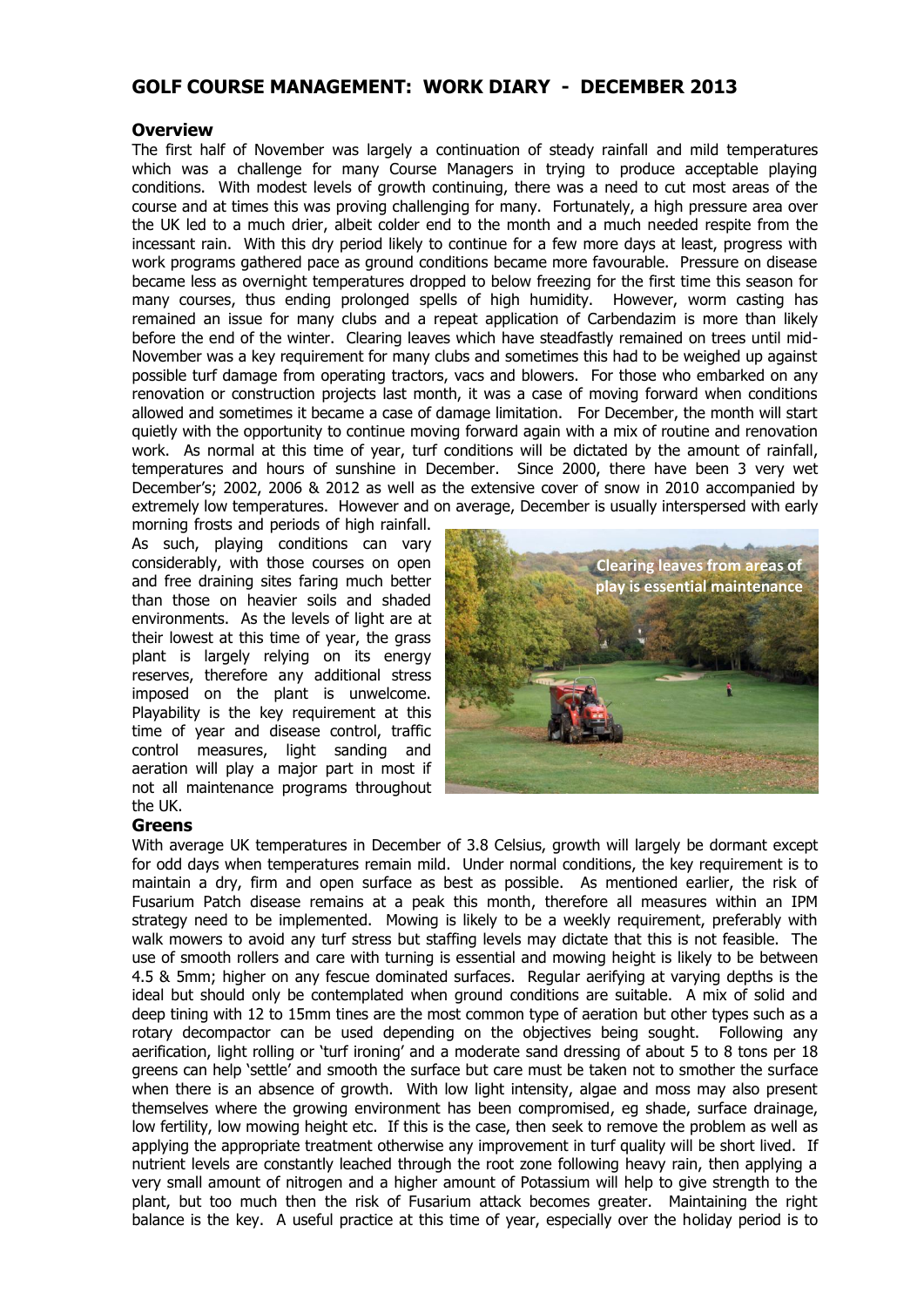apply a dew dispersant to help maintain drier surfaces; this along with the more traditional application of sulphate of Iron in one of its many formulations. Any fungicide should be applied a few days in advance otherwise the active ingredients within the fungicide will be less effective at controlling the pathogen in its parasitic mode of attack. A useful ploy but correct timing is essential. Ensure that hole positions are spread throughout the green and again a good practice is to cut two holes per green, thus ensuring that pin placement can be changed if surfaces remain temporarily frozen. More about winter play next month.

# **Tees**

The main challenge with all teeing surfaces in December is to maintain a firm, dry and level surface as best as possible. The ideal is to use separate but designated tees constructed with a sand base. This should be the long term objective if not already in place. Newer and larger courses will generally have this facility in place but for many, it is a case of making the best of what is available. Many courses suffer from restricted space and therefore may have to rely on artificial turf, especially on par 3 holes. Whatever the outcome, maintaining surfaces free of leaves, divots or other debris is paramount, followed by regular sanding of the surface. Where aeration can be carried out, then it should be done so as often as deemed possible. Any worm control should have been completed prior to this month but in severe cases, a repeat application may be necessary. Attention also needs to be given to banks and nearby walkways to ensure an adequate surface. Mowing may only be required every fortnight and preferably above 12mm in order to give the grass as much protection as possible. Where ground levels are inconsistent, the turf can be stripped clear, the surface re-levelled and then replaced within a relatively short period of time. This and possible tee extensions should form part of the overall course development plan.

# **Surrounds**

Requirements this month should be a continuation from that before with the emphasis of installing traffic control measures by greens and possible tees to alleviate any potential wear patterns; this is usually where bunkers restrict access. This aspect was covered in sufficient detail last month. The other main priority is to sand dress key walk-off areas to maintain a firm and improved draining and



#### playing surface. Aeration and worm control are other aspects of this planned program which is very much an on-going requirement. Each hole on each course will have its own potential 'pinchpoints' and wear patterns, therefore it is in these areas where such measures need to be targeted. The aims should be twofold; namely to provide adequate playing quality and to limit any turf damage prior to the new season. Achieving both will allow the course to be presented in better playing condition in Spring. Any severely worn or damaged areas, possibly as a result of summer drought should be repaired and re-turfed by the end of the year.

## **Fairways**

Once any leave clearing is complete, the only real maintenance requirement is for aeration in the form of deep slitting or tining when ground conditions are suitable. Again, the use of a rotary decompactor may prove effective to remove water from areas between drainage laterals or into suitable outlets. Mowing is more likely to be a periodic requirement and nearer to 17mm in height but essential to choose a dry day if possible, even it means spreading this task over more than one day. Brushing in advance will remove any wormcasts and allow for a cleaner cut.

# **Roughs**

It is unlikely that any mowing will now be required, but there are always exceptions. Where areas of out of play and deeper rough are present, this work can still be contemplated during settled dry and windy conditions. Any cut down deep rough should be collected and removed using either a 'hired' machine or one that is purchased for this type of work and be part of the overall environmental plan. Areas near trees or adjacent woodland will inevitably have a final leave clearing requirement but this work should be completed well before the end of the year.

## **Bunkers**

Playability and consistency are the two main requirements at this time of year and this will largely depend on the effectiveness of drainage and removal of water. Since December is usually a wet month, the bunker's ability to deal with excess water is paramount. Apart from ensuring that sand is distributed evenly throughout the bunker, including any faces, the checking of any drainage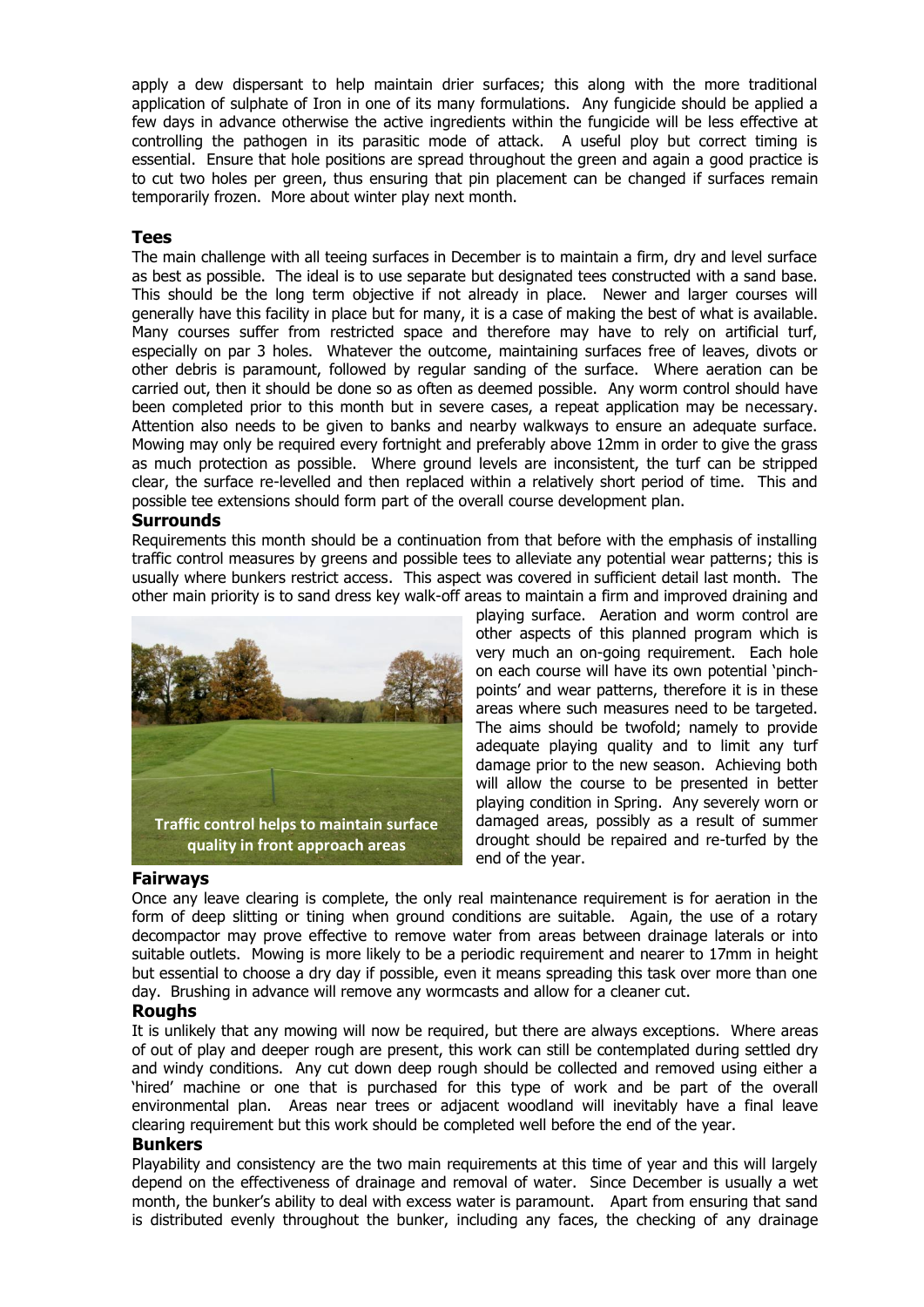outlets will depend largely on whether or not any water remains. During periods of heavy rain, much time and labour may be spent moving sand and removing loose debris; this inevitably leading to sand contamination and poorer performance. Renovation work which is likely on most courses to some degree should be in full swing by December with the aim of completing as much of the turfing work as possible. The earlier that faces can be re-turfed the better, thus giving maximum time for recovery. Where this work is carried out, it is essential to dig out all excess sand and replace with a good quality soil or compost mix in order to give the turf maximum chance of establishment. On steep slopes ensure that the turf is 'pegged down' and that any gaps that subsequently appear due to slippage are filled with compost dressing.



**Successful Bunker renovation at St Mellion International. Getting it right first time!**

# **Other**

Paths: As per last month, it is largely a case of ensuring that paths are free of pot holes and that they are maintained in satisfactory condition. Where holes appear, fill with suitable base gravel material and consolidate with a roller or wacker plate. Path ends in key areas may need to be sand dressed if the exit point is on heavy soil or that where drainage is insufficient. This may be a regular requirement for some courses and may also require additional traffic control measures.

**Trees:** The clearing of leaves should be at an end by the end of the year but general trimming of trees and branches can be on-going. Major scrub clearance or raising of canopies, especially near greens and tees is often best left for times when other course work is less favourable due to ground conditions being either too wet or frozen. If tree planting is being considered and December is a key month, then remember 5 key aspects. These include size and width when the tree is mature, shade effects, roots & their effect on mowing, likely life span and lastly, does it fit within the natural environment? Too often trees are planted without much forward planning so best to ensure that future problems will not arise.

**Renovation Projects:** Although some clubs may be 'scaling' back on capital expenditure, many will still be committed to improving playing conditions. Such projects are likely to consist of drainage, ditch work, bunker renovation, tee levelling/extension, irrigation upgrades, path installation, landscaping & so on. Whatever the projects, they need to be planned, costed and approved well in advance with a proposed start and finish date. Good communication is essential and the use of digital photos of the work in progress will help to keep members or customers informed. It also serves as a record of such work carried out.

## **Watchlist:**

**Disease:** During December, disease pressure from Fusarium in particular is likely to remain high for many inland courses. Much has already been written in previous articles regarding conditions favouring this disease and the cultural practices recommended in limiting any damage. The key with all disease control is to avoid putting the turf under stress from both an environmental and management aspect. As soil temperatures fall then the mode of action from chemical control needs to be one of contact and curative as opposed to systemic, as well as preventing further attacks. Select a product that is appropriate for this time of year, containing active ingredients such as Iprodione and Fludioxonil which will give the best degree of control.

Pests: Earthworms are by far the most common pest to affect turf quality at this time of year. It is not the earthworm that causes the damage but the cast which is brought to the surface that causes problems which have been listed previously. Recent updated studies reveal no real progress on their control other than the use of Carbendazim. Regular sand dressings will help to reduce numbers but that is a long term process and one that only yields a reduction in activity. Acidifying the surface using sulphur based products eg Sulphate of Iron in solution, can also help but this should not be over-used since it can lead to other problems such as leaf burn and fibre build-up.